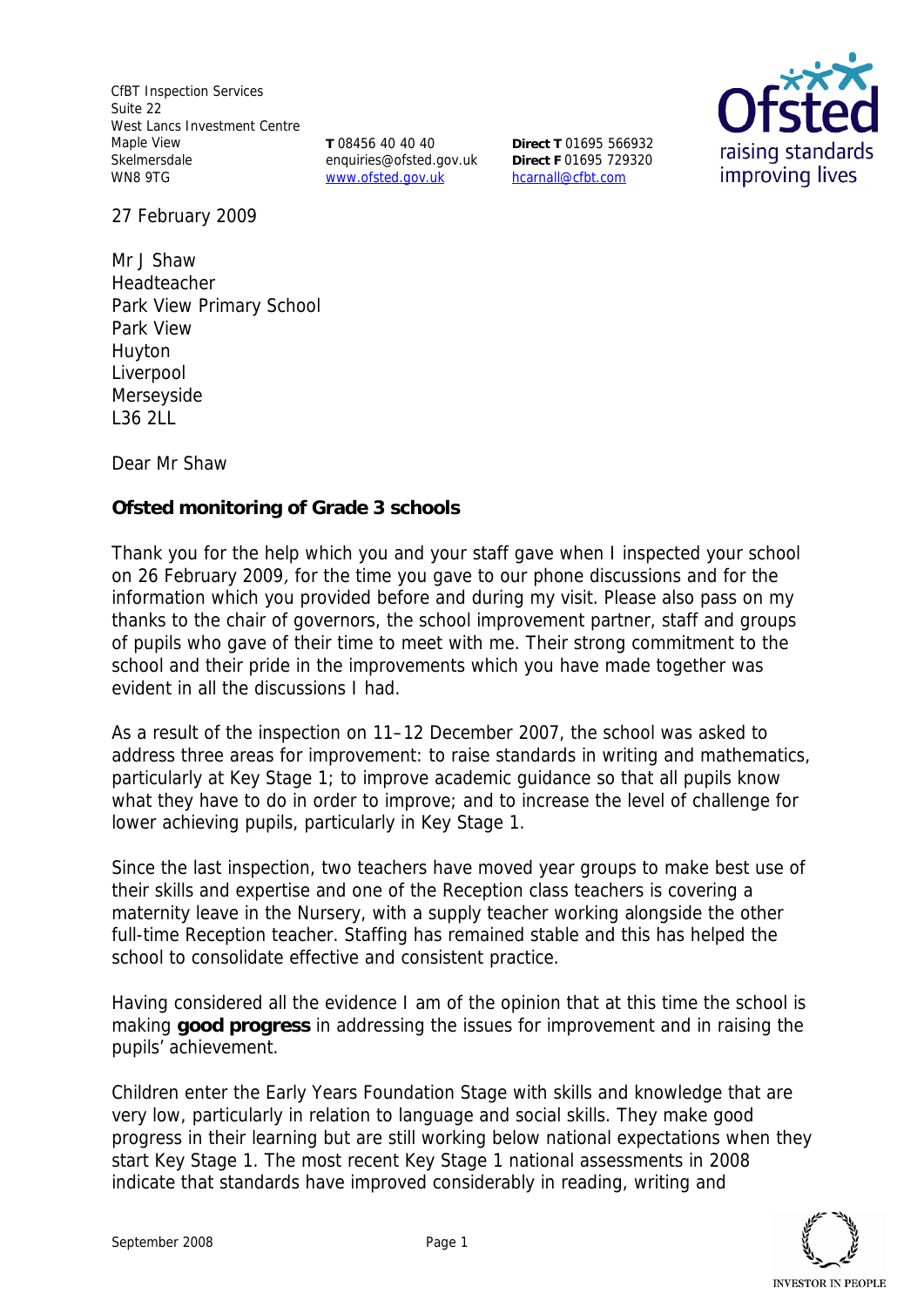

mathematics. There has been a sustained upward trend over the last four years, with more pupils reaching the levels expected of children their age. Although the percentage of pupils reaching these levels is below the national average, the majority are making good progress from their very low starting points. Attainment at the higher levels in writing remains low and this is a continuing priority for improvement. Key Stage 2 provisional 2008 national test results show that the improvements in mathematics and science have been sustained at the expected Level 4 and improved on at the higher Level 5. In science, 96% of pupils attained Level 4 and above, which represents good achievement. English results dipped at Level 4, due to mobility factors within the cohort, but increased at Level 5.

Pupils' work and the school's pupil progress tracking show that the majority of pupils are now making at least satisfactory and often good progress in lessons. Standards in writing and mathematics are being raised across the whole school because teaching and assessment have improved and pupils are building on their knowledge and skills more consistently.

The small amount of teaching sampled during the inspection confirmed the school's own evaluation that the quality of teaching and learning has improved over the last two years. The teaching observed ranged from satisfactory to outstanding. Where teaching was outstanding, pupils were given challenging problems to solve using knowledge and skills previously well taught. This was observed in a Year 6 class where pupils used coordinates to produce a shape and its reflected image in four quadrants. Pupils thoroughly enjoyed the challenge and took great pride in their work. Where teaching was satisfactory, it was because a small number of pupils were not fully engaged in the tasks set or because the plenary was too rushed meaning that pupils were not able to take stock of and evaluate their learning.

An important factor in the success of all lessons is the constructive and supportive relationships between pupils and staff. Pupils enjoy their lessons and grow in confidence under the encouraging direction of teachers and teaching assistants. Their behaviour during the inspection was consistently good and their pride in their achievements and their school was very evident. The emphasis on linking sounds and letters, speaking and listening, and the implementation of the 'Big Write' initiative are also proving effective in enhancing pupils' vocabulary and literacy skills across the whole school. Activities within whole class teaching are generally well differentiated to provide appropriate challenge for the different ability groups. Teaching assistants and the special needs coordinator are providing good support for lower achieving pupils and those with learning difficulties and/or disabilities. The school has made good progress in increasing the level of challenge for lower achieving pupils.

The good assessment and tracking procedures identified in the last inspection have been further embedded and information is used effectively to set challenging academic targets for pupils and performance targets for staff. Whole school, year, group and individual pupil targets are in place. Where there is evidence of underachievement, the school acts quickly to support pupils through a range of